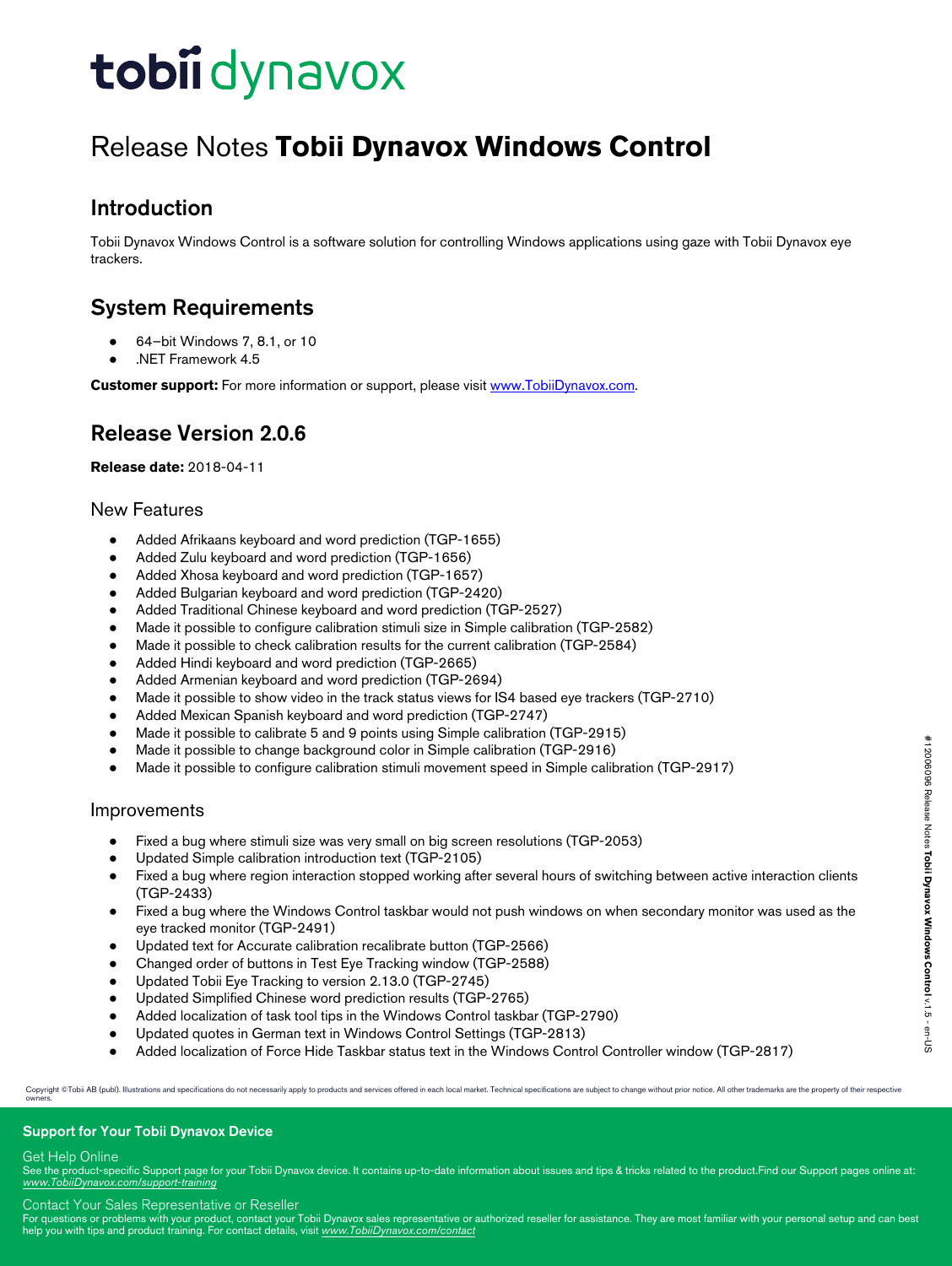- Fixed a bug where Windows Control would sometimes crash during install update process (TGP-2827)
- Updated Keyboard task name in German language (TGP-2845)
- Fixed a bug where Windows Control taskbar failed to load if Maximize Left Click setting was active and Left Click task was disabled (TGP-2868)
- Fixed a bug where it was possible to show several popup windows in Windows Control Settings at the same time (TGP-2872)
- Updated description text in naming calibration profile window (TGP-2885)
- Updated file filtering for choosing calibration stimuli in Windows Explorer (TGP-2886)
- Added a notification for the cases when video calibration stimuli is chosen and Windows Media Player is not available (TGP-2888)
- Fixed scaling of the 'Do not show again' check box in notifications (TGP-2895)
- Fixed a bug where the new calibrated profile would not be set sometimes as the active profile after calibration was completed (TGP-2900)
- Updated default value of Help Us Improve setting (TGP-2907)
- Moved the description of Help Us Improve setting to the same page where the setting is located (TGP-2908)
- Fixed a bug where Windows Control froze after the taskbar was hidden (TGP-2912)
- Failure to collect data for a single calibration point should not result in a failed calibration (TGP-2914)
- Updated animation depth of calibration stimuli in Simple calibration (TGP-2919)
- Updated default value of Receive Notifications setting in Windows Control Configuration Guide (TGP-2921)
- Changed visibility of user registration fields in Windows Control Configuration Guide until user agrees to provide this data (TGP-2922)
- Added explanation text to Simple calibration introduction of how to cancel the calibration (TGP-2932)
- Fixed a bug where opening task configuration window would cause memory leak (TGP-2933)
- Updated calibration settings window in Windows Control Settings (TGP-2938)
- Updated default stimuli files for Simple calibration (TGP-2943)
- Fixed a bug where failed calibration was applied as a current one (TGP-2970)
- Fixed a bug where new calibration would still be applied when Simple calibration process is canceled (TGP-2995)

## Release Version 2.0.5

#### **Release date:** 2018-02-21

#### New Features

Added Croatian keyboard layout and word prediction (TGP-2422)

#### Improvements

- Fixed a bug where Arabic word prediction was not available for the keyboard (TGP-2713)
- Added a warning to the task selection page in Windows Control Settings for cases when Windows Media Player is not installed (TGP-2776)
- Fixed a bug where taskbar animation froze after primary screen was changed (TGP-2784)
- Added support for automatic screen configuration when using EyeMobile Plus with Surface Pro 5 (TGP-2841)
- Fixed a bug where some pages in Windows Control Settings didn't scale properly on Microsoft Surface 5 default resolution (TGP-2843)
- Moved caret position to the end of suggested profile name when creating first calibration profile (TGP-2848)
- Fixed a memory leak after task activation using zoom window (TGP-2855)
- Support for new EyeMobile Plus firmware with keyboard input instead of joystick device for the switches (TGP-2858)
- Windows Control in switch mode is changed to start without the left click task selected (TGP-2862)
- Fixed a memory leak in the Windows Control keyboard (TGP-2863)

Copyright @Tobii AB (publ). Illustrations and specifications do not necessarily apply to products and services offered in each local market. Technical specifications are subject to change without prior notice. All other tr owners.

#### Support for Your Tobii Dynavox Device

#### Get Help Online

See the product-specific Support page for your Tobii Dynavox device. It contains up-to-date information about issues and tips & tricks related to the product. Find our Support pages online at: *[www.TobiiDynavox.com/support-training](http://www.TobiiDynavox.com/support-training)*

#### Contact Your Sales Representative or Reseller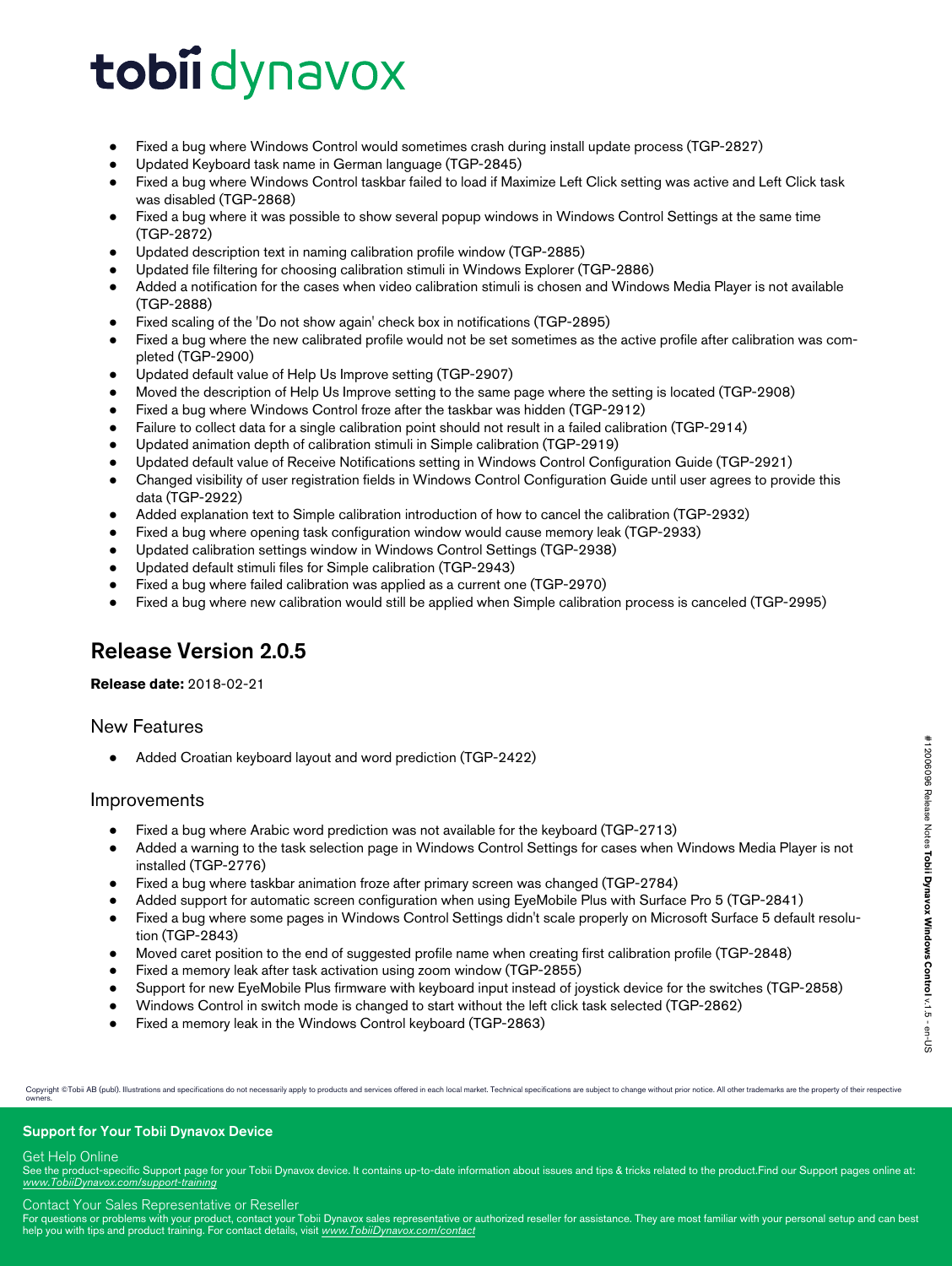## Release Version 2.0.4

#### **Release date:** 2018-01–18

### Improvements

- Changes to licensing to avoid licenses to become unrecognized and licensing window to show up for users (TGP-2839)
- Fixed a bug where Tobii Dynavox logo was shown at the top center instead of top right corner in Windows Control Settings (TGP-2837)

## Release Version 2.0.3

#### **Release date:** 2018-01–16

### New Features

- Added licensing and Tobii Dynavox eye tracker dependency to Region Interaction (TGP-1808)
- Made it possible to auto hide the taskbar whenever switch is a current activation method or when any of sticky tasks is used (TGP-2271)
- Added Simplified Chinese keyboard to the list of available keyboards (TGP-2531)
- Made it possible to enable/disable Secondary and Tertiary task selection (TGP-2570)
- Made it possible to confirm activations done by click tasks (TGP-2580)
- Made it possible to hide the taskbar using keyboard shortcut key (TGP-2688)

### Improvements

- Updated text on the main page in Configuration Guide (TGP-2048)
- Translated text in Help page in Windows Control Settings to Hebrew (TGP-2203)
- Adapted tutorial to fit texts that were previously cut for Dutch and Italian translations (TGP-2648)
- Updated text in General page in Windows Control Settings (TGP-2697)
- Updated button colors in Windows Control Configuration Guide (TGP-2369)
- Updated keyboard keys in Finnish keyboard (TGP-2423)
- Improved performance in Windows Control (TGP-2548, TGP-2656, TGP-2696, TGP-2702, TGP-2704, TGP-2773)
- Added information text to Windows Control Settings of how to change the taskbar tasks color (TGP-2578)
- Updated the default Windows Control startup setting (TGP-2579)
- Made it possible to enable/disable statistics collection (TGP-2591)
- Removed unnecessary recording from Windows Event Log (TGP-2598)
- Minor translation updates (TGP-2600, TGP-2714, TGP-2816)
- Fixed cropped Region Interaction regions on Windows Control Settings startup (TGP-2615)
- Fixed a bug where several additional tasks were shown at the same time after right button mouse clicks (TGP-2617)
- Fixed a bug where the Controller window's regions were lost after returning from Settings (TGP-2640)
- Fixed startup of the embedded video in Tutorial (TGP-2649)
- Updated keyboard keys in Icelandic keyboard (TGP-2660)
- Fixed a bug where Windows Control would stop Windows from shutting down (TGP-2661)
- Fixed a bug where a wrong keyboard appeared in Create Profile step during calibration (TGP-2662)
- Fixed a bug where the input field of the create new profile page did not automatically get focused (TGP-2687)
- Updated switch activation type name in Windows Control Settings (TGP-2689)
- Removed logging for WCF that created huge files on some computers (TGP-2705)
- Keyboard and Shortcuts tasks are only activated on secondary selection (TGP-2717)
- Added a spinner and a close button to parts of the calibration flow (TGP-2720)

Copyright @Tobii AB (publ). Illustrations and specifications do not necessarily apply to products and services offered in each local market. Technical specifications are subject to change without prior notice. All other tr owners.

#### Support for Your Tobii Dynavox Device

#### Get Help Online

See the product-specific Support page for your Tobii Dynavox device. It contains up-to-date information about issues and tips & tricks related to the product. Find our Support pages online at: *[www.TobiiDynavox.com/support-training](http://www.TobiiDynavox.com/support-training)*

Contact Your Sales Representative or Reseller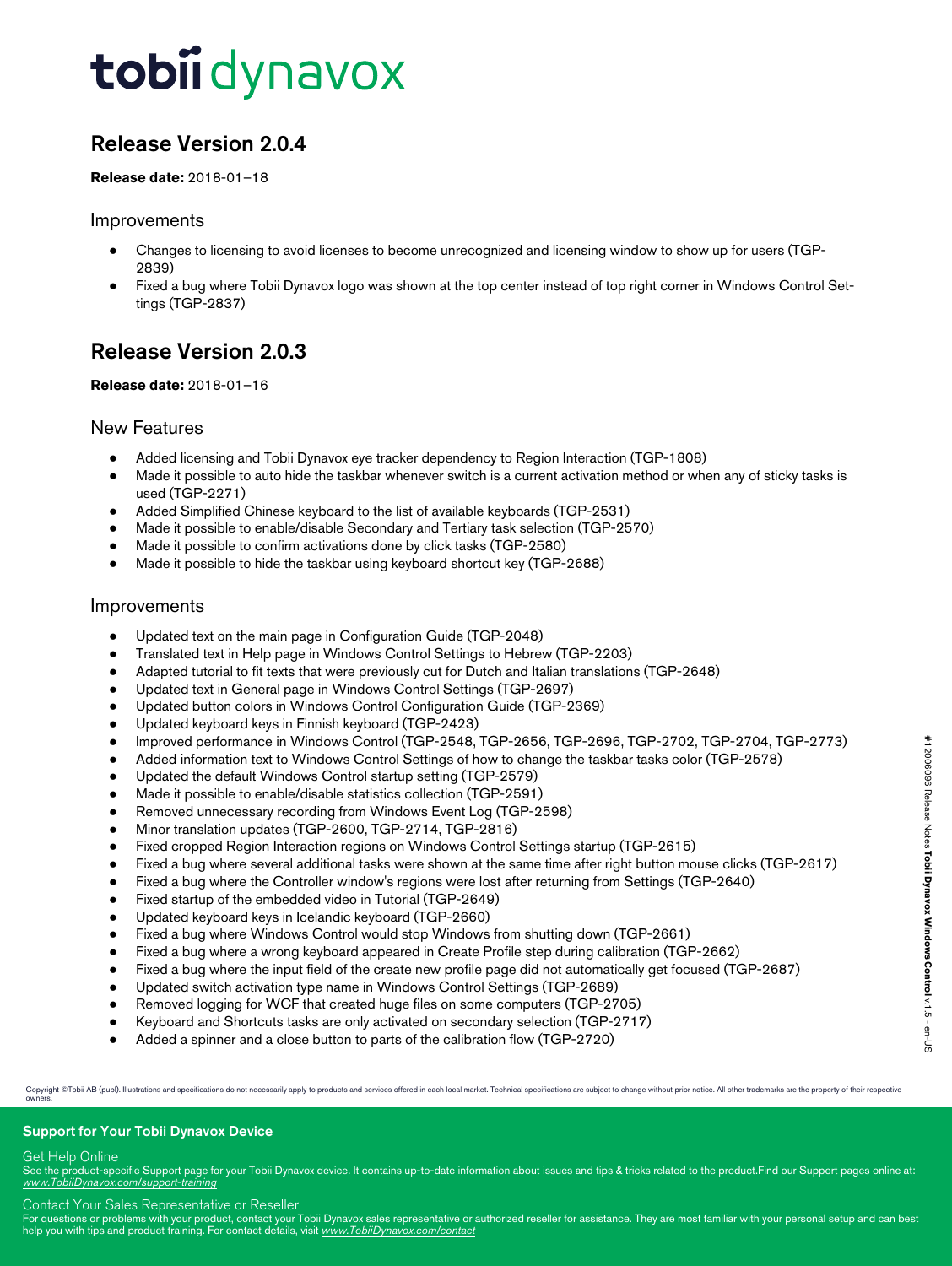- Fixed a bug that prevented the keyboard prediction buttons dwell time to be recalculated when the keyboard dwell time was changed (TGP-2722)
- Added a separate tile for keyboard settings in Windows Control Settings (TGP-2742)
- Moved task settings into Taskbar page in Windows Control Settings (TGP-2743)
- Added information text to Windows Control Settings about the default selected task while using switch activation method (TGP-2757)
- Fixed a bug where sticky tasks could remain on the taskbar when the task settings indicated it should be hidden (TGP-2759)
- Fixed a bug where a feedback dot remained shown on the screen while using switch as current activation method (TGP-2788)
- Updated the default secondary and tertiary task selection settings (TGP-2809)

## Release Version 2.0.2

### **Release date:** 2017-10–16

### New Features

- Added basic statistics recording (TGP-594)
- Added Korean keyboard and word prediction (TGP-1524)
- Added Sticky Move Cursor, Sticky Drag & Drop, Sticky Right Click and Sticky Double Click tasks (TGP-1981)
- Added a video option to use as a stimuli for Easy calibration (TGP-2360)
- Added video calibration stimuli samples (TGP-2483)
- Added a notification to inform users when Windows Eye Control is running at the same time with Windows Control (TGP-2484)

### Improvements

- Made it possible to cancel out Display Setup and Calibration notifications (TGP-1467)
- Updated the Track Status visual design (TGP-1560)
- Fixed a bug where eye trackable regions had memory leak problems (TGP-1572)
- Made it possible to switch back to the previously selected calibration profile for the first 15 seconds while a new one is selected (TGP-1897)
- Fixed a bug where in some cases Windows Control keyboard was shown behind the Windows Control taskbar (TGP-1977)
- Made notification windows visible on top of Windows Control Settings (TGP-2135)
- Fixed a bug where a tertiary selection region remained on the previous screen after changing the eye trackable display (TGP-2141)
- Fixed a bug where the Windows Control taskbar didn't change a side when Charms were shown by Shortcuts in Windows 8 (TGP-2159)
- Fixed a bug where eye trackable regions were inconsistently cropped when they were covered by windows (TGP-2199)
- Fixed a bug where the eyes in the Windows Control taskbar didn't disappear when they weren't detected by the eye tracker (TGP-2223)
- Fixed a bug where showing tertiary selection regions using mouse would ignore "Show Additional Tasks" setting (TGP-2233)
- Fixed a bug where the eyes in the Windows Control taskbar and in the Track Status didn't disappear when the eye tracker was disconnected (TGP-2235)
- Changed the time limit for diagnostics information to be collected only for the last month period (TGP-2397)
- Made it possible to set the bracket configuration in Display Setup notification window for relevant eye trackers (TGP-2449)
- Fixed a bug where the mounting mode wasn't updated in Windows Control Settings when the eye tracker was disconnected (TGP-2450)

Copyright ©Tobii AB (publ). Illustrations and specifications do not necessarily apply to products and services offered in each local market. Technical specifications are subject to change without prior notice. All other tr

#### Support for Your Tobii Dynavox Device

#### Get Help Online

See the product-specific Support page for your Tobii Dynavox device. It contains up-to-date information about issues and tips & tricks related to the product. Find our Support pages online at: *[www.TobiiDynavox.com/support-training](http://www.TobiiDynavox.com/support-training)*

Contact Your Sales Representative or Reseller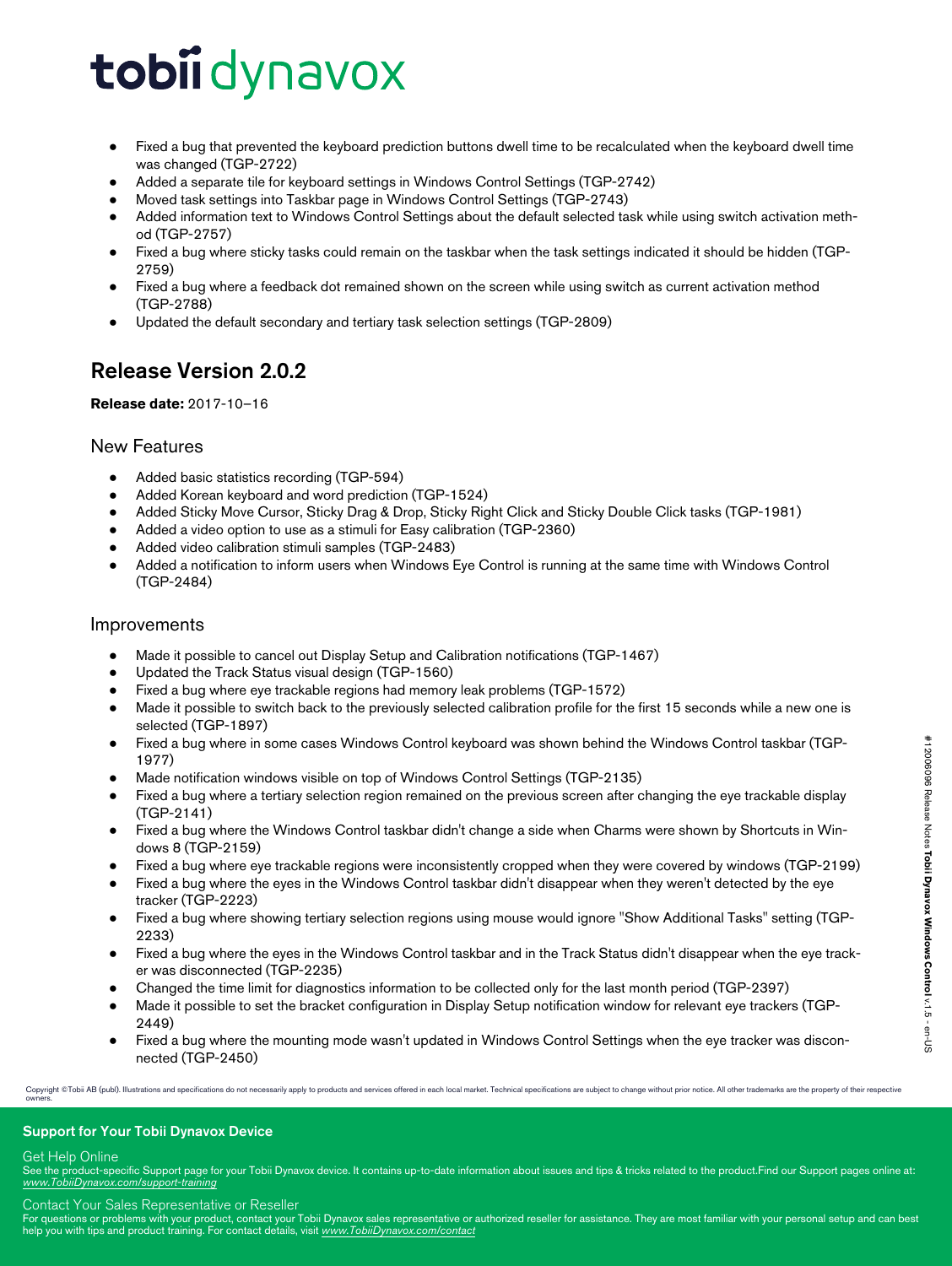- Updated EyeMobile Plus configuration measurements for the predefined screen planes (TGP-2451)
- Updated the tutorial with additional information about Sticky tasks (TGP-1981)
- Fixed a bug where continuous activations of eye trackable region didn't re-evaluate its visible bounds (TGP-2497)
- Improved the Windows Control performance by reducing the amount of WMI queries (TGP-2455)
- Fixed a bug where Tobii Eye Tracking Core continuously showed its context menu while Eye Assist Engine was running at the same time (TGP-2501)
- Fixed a bug where the scroll marker was shown on a wrong screen in cases when the primary monitor wasn't set as eye trackable (TGP-2504)
- Made it possible to step through Easy calibration using mouse clicks or by tapping on the screen on touch devices (TGP-2508)
- Changed the maximum timeout to 10 seconds for clients to register to Eye Assist Engine (TGP-2515)
- Fixed a bug where Windows Control Settings were shown in-between calibration and test calibration windows (TGP-2516)
- Added localization of the new text (TGP-2519)
- Made it possible to close the Windows Control keyboard using Enter key when it is shown in Name Profile window in calibration process (TGP-2522)
- Fixed a bug where eye trackable regions were shown behind notification windows (TGP-2524)
- Fixed a bug where clicking Esc keyboard key in Name Profile window in calibration process would close the calibration but not the Windows Control keyboard (TGP-2539)
- Updated the way of how the Windows Control keyboard state is detected (TGP-2540)
- Fixed a bug where calibration process crashed when the eye tracker was disconnected (TGP-2546)
- Fixed a bug where Virtual Remote Drivers application didn't detect its previous installation (TGP-2562)
- Fixed a bug where changing "Limit Eye Gaze buttons only to Tobii Dynavox applications" setting would disable eye trackable region activations (TGP-2573)
- Fixed a bug where tertiary selection region wasn't positioned properly (TGP-2616)
- Fixed a bug where Windows Control crashed after docking the computer in sleep mode and then waking it up (TGP-2525)
- Updated the bundled version of Virtual Remote to 1.0.4 (TGP-2608)
- Updated the bundled version of Update Notifier to 1.5.3 (TGP-2557)
- Updated the bundled version of Tobii Eye Tracking Core to 2.10.20 (TGP-2608)

## Release Version 2.0.1

**Release date:** 2017-07–10

## New Features

Support for EyeMobile Plus (TGP-2084, TGP-2373)

#### Improvements

- Installers installed by the Windows Control bundle can now be repaired through Windows (TGP-1666)
- Made it possible to switch to sticky left click using mouse (TGP-1929)
- Corrected Windows Control Configuration Guide welcome page button's font (TGP-2032)
- Fixed inconsistent highlighting in the manage profile view in Settings (TGP-2099)
- Fixed a bug where the incorrect calibration type was shown if the serial number of the eye tracker could not be retrieved (TGP-2113, TGP-2210)
- Improved look and feel of the track status window in it's smallest size (TGP-2146)
- Fixed a bug where the Shortcuts window would close when pausing Windows Control from the Controller window (TGP-2166)
- Fixed an incorrect Portuguese translation for the eye tracking disabled notification (TGP-2183)
- Added pause and resume to the tray icon's context menu (TGP-2193)

Copyright ©Tobii AB (publ). Illustrations and specifications do not necessarily apply to products and services offered in each local market. Technical specifications are subject to change without prior notice. All other tr

#### Support for Your Tobii Dynavox Device

#### Get Help Online

See the product-specific Support page for your Tobii Dynavox device. It contains up-to-date information about issues and tips & tricks related to the product. Find our Support pages online at: *[www.TobiiDynavox.com/support-training](http://www.TobiiDynavox.com/support-training)*

Contact Your Sales Representative or Reseller